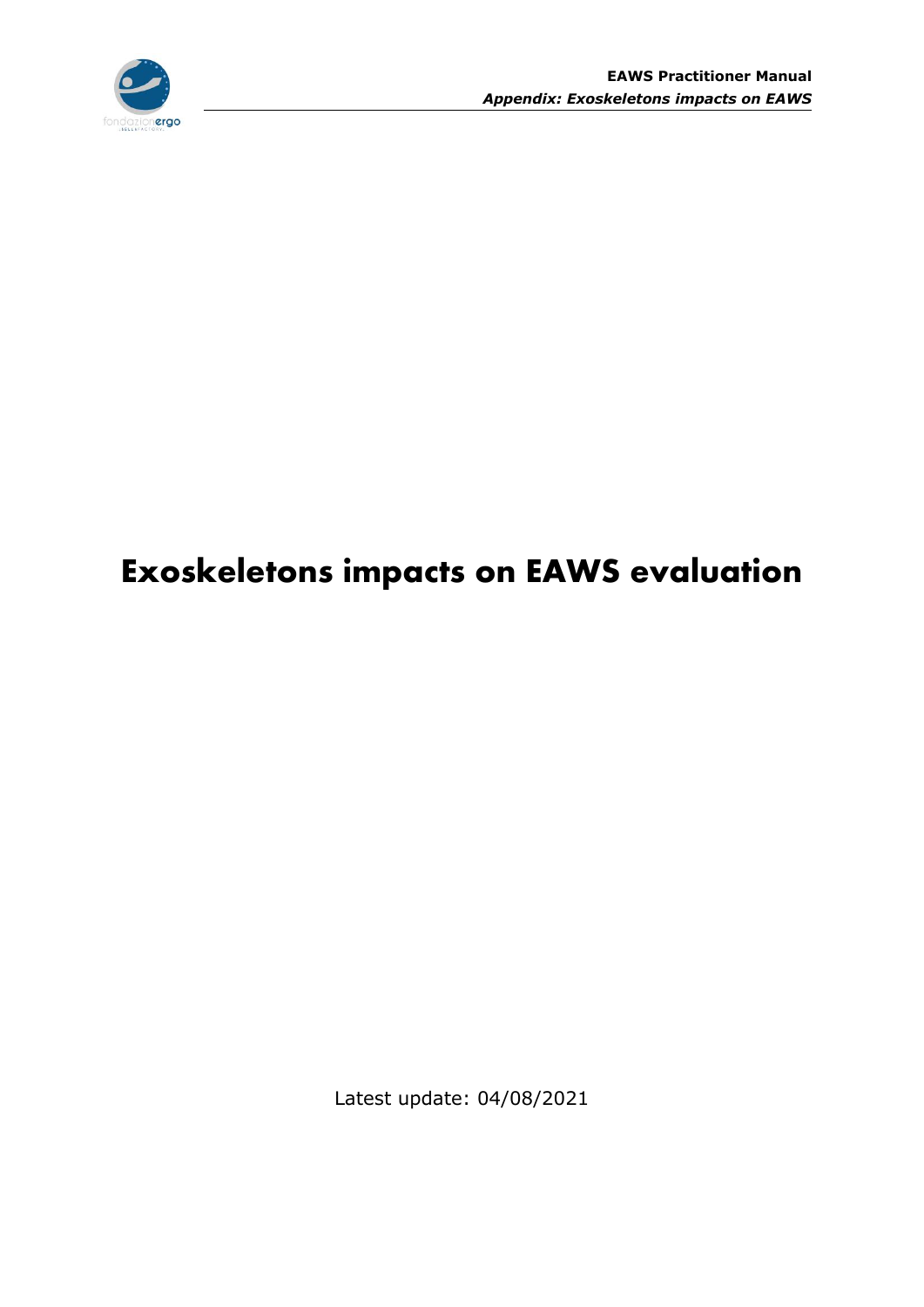

## **1.1 Introduction**

## **Importance of Ergonomics**

Despite the on-going trend in automation in industry, many workers are still exposed to physical workloads. Manual handling activities are associated with high rates of Work-Related Musculoskeletal Disorders (WMSDs) (Zurada, 2012; Collins and O'Sullivan, 2015). Across the EU 44M workers have MSDs which are caused by their work.

## **Aging population**

According to the World Health Organization, world's population is aging rapidly, particularly in developed countries. By the year 2050, the number of people over 65 years old will increase by 73% in developed countries and by 20,7% worldwide. By 2030 a high percentage of the ageing EU workforce will have a long-term or chronic health condition which will affect their productivity.

**It is increasingly important to understand how to manage workforce efficiently.** 

## **Exoskeleton is a potential solution**

There is an increasing interest in employing exoskeletons for workplace ergonomics to reduce the physical loads, fatigue and risk of injury for workers. Exoskeletons are mechanical structures external to the human body. These devices, originally conceived for military and medical applications, are of interest in the industrial field as they may support body parts during working tasks. At present, several manufacturing companies are testing the implementation of exoskeletons.

The modern technology of exoskeletons has a limited field of research and knowledge and is in need to be studied to provide stakeholders with proper findings for understanding the impact, the acceptability and the applicability. Up to now, **few studied are made on a systematic adoption** of exoskeleton.

**The introduction of exoskeleton has already provoked questions and debate from trade unions, ergonomists, companies and exoskeleton-makers.** This change is progressively having an impact on jobs. What does this change mean for workers and for companies?

One of the most important open challenges can be summarized in the question: *"How are ergonomic measurement tool impacted with the use of exoskeletons?"*

From this open question Fondazione Ergo decided to launch the ESO-EAWS Project: the purpose of this study is to evaluate how the EAWS (Ergonomic Assessment Work-Sheet) ergonomic risk assessment index changes with the use of an exoskeleton.

The first body region which has been selected is the shoulder and the exoskeleton used is MATE (passive exoskeleton for the upper limbs). The objective of the project is to study and measure the quantitative impact on the EAWS system and set a procedure to certify any exoskeleton which has sufficient characteristics to have the same level of impact on EAWS.

# **1.1.1 Types of exoskeleton**

The Eso-EAWS form and rules can be applied only to certified exoskeletons, which are classified in categories. The first category is the S-01, which is defined through the following characteristics:

## **S-01 (SHOULDER, PASSIVE)**

Key characteristics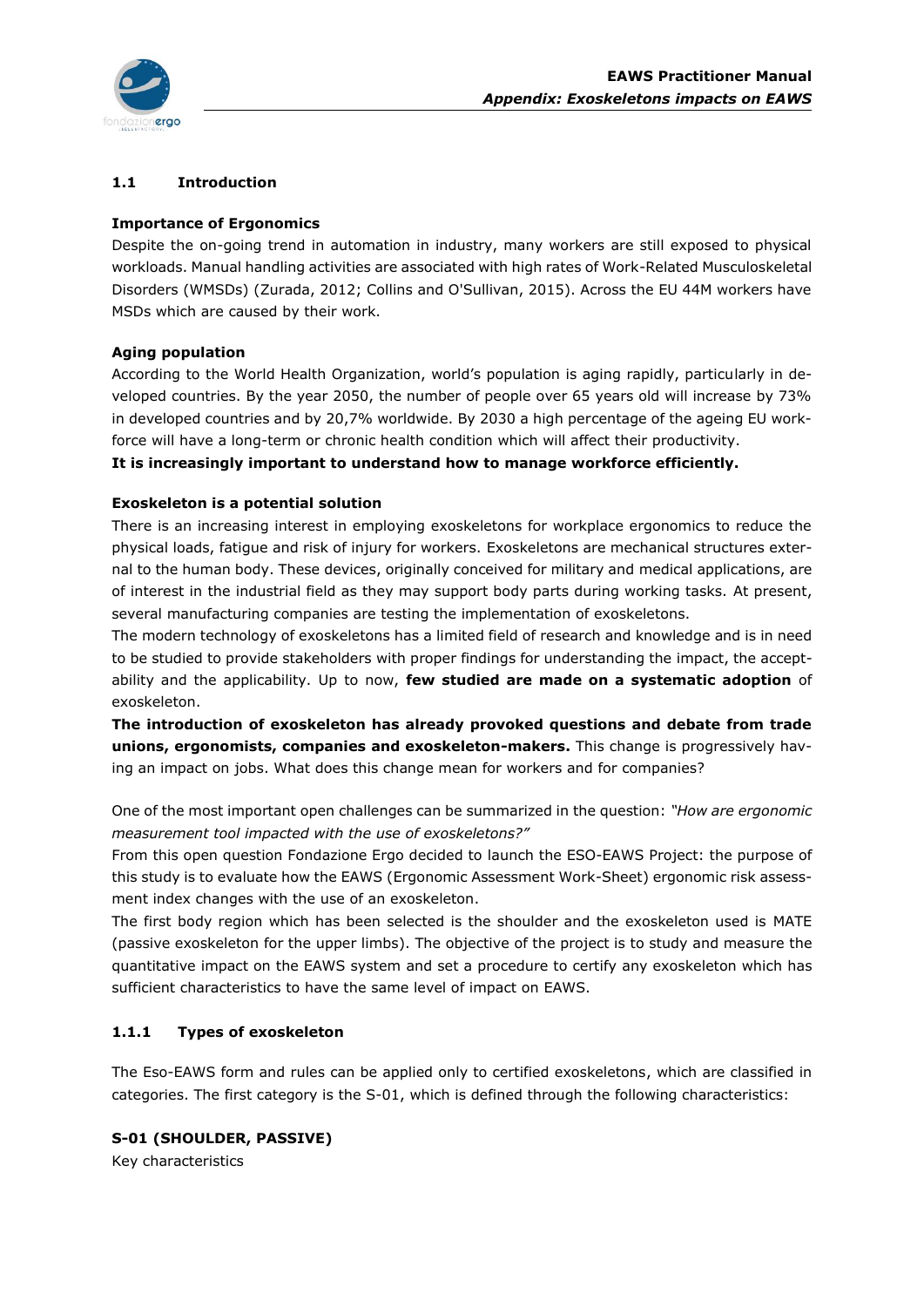- TORQUE SUPPLY FUNCTION
	- $-$  zero torque at flexion angle  $0^{\circ}$ ;
	- max torque at flexion angle  $90^\circ$ ;
	- continuity during torque supply;
	- torque tuning
	- PASSIVE KINEMATIC CHAIN
		- shoulder motion freedom;
		- absence of encumbrance on the upper side of the shoulder (relatively to the type of workstation where the exoskeleton is used);
- PHYSICAL HUMAN ROBOT INTERFACE
	- sizes and regulations to fit the device on specific users available;
	- breathable material;
	- no overheating;
	- contact area to distribute reaction forces without causing high force points;
- SAFETY AND USABILITY
	- limited weight
	- no or very limited encumbrance outside the operator's body;
	- no entanglement prone protruding parts
- FIELD OF APPLICATION
	- $-$  handling of loads with a weight < 3 kg
	- standing body posture
	- sitting or crouching/kneeling body posture, if the exoskeleton does not interfere
	- manual task which generates awkward postures (static and dynamic) of the shoulder with a duration of at least 1/3 of the cycle time (recommendation)

| <b>Exo Type</b> | <b>Exoskele-</b> | <b>Manufacturer</b>       | <b>Release</b>   | <b>EAWS</b>  |
|-----------------|------------------|---------------------------|------------------|--------------|
|                 | ton name         |                           |                  | lines        |
|                 |                  |                           |                  | impacted     |
| $S-01$          | <b>MATE</b>      | <b>COMAU</b>              | 1.0 (CR00758209- | Sec. 1: 5,6, |
|                 |                  | https://www.co-           | en_00/2018.12)   | 10, 11, 14   |
|                 |                  | mau.com/en/our-compe-     |                  | Sec. 4: 20b  |
|                 |                  | tences/robotics/exoskele- |                  |              |
|                 |                  | ton                       |                  |              |
|                 |                  |                           |                  |              |
| $S-01$          | MATE XT          | <b>COMAU</b>              |                  | Sec. 1: 5,6, |
|                 |                  | https://www.co-           |                  | 10,11, 14    |
|                 |                  | mau.com/en/our-compe-     |                  | Sec. 4: 20b  |
|                 |                  | tences/robotics/exoskele- |                  |              |
|                 |                  | ton                       |                  |              |
|                 |                  | ps://www.co-              |                  |              |
|                 |                  | mau.com/en/our-compe-     |                  |              |
|                 |                  | tences/robotics/exoskele- |                  |              |
|                 |                  | ton                       |                  |              |

Currently the certified exoskeletons are listed in the following table: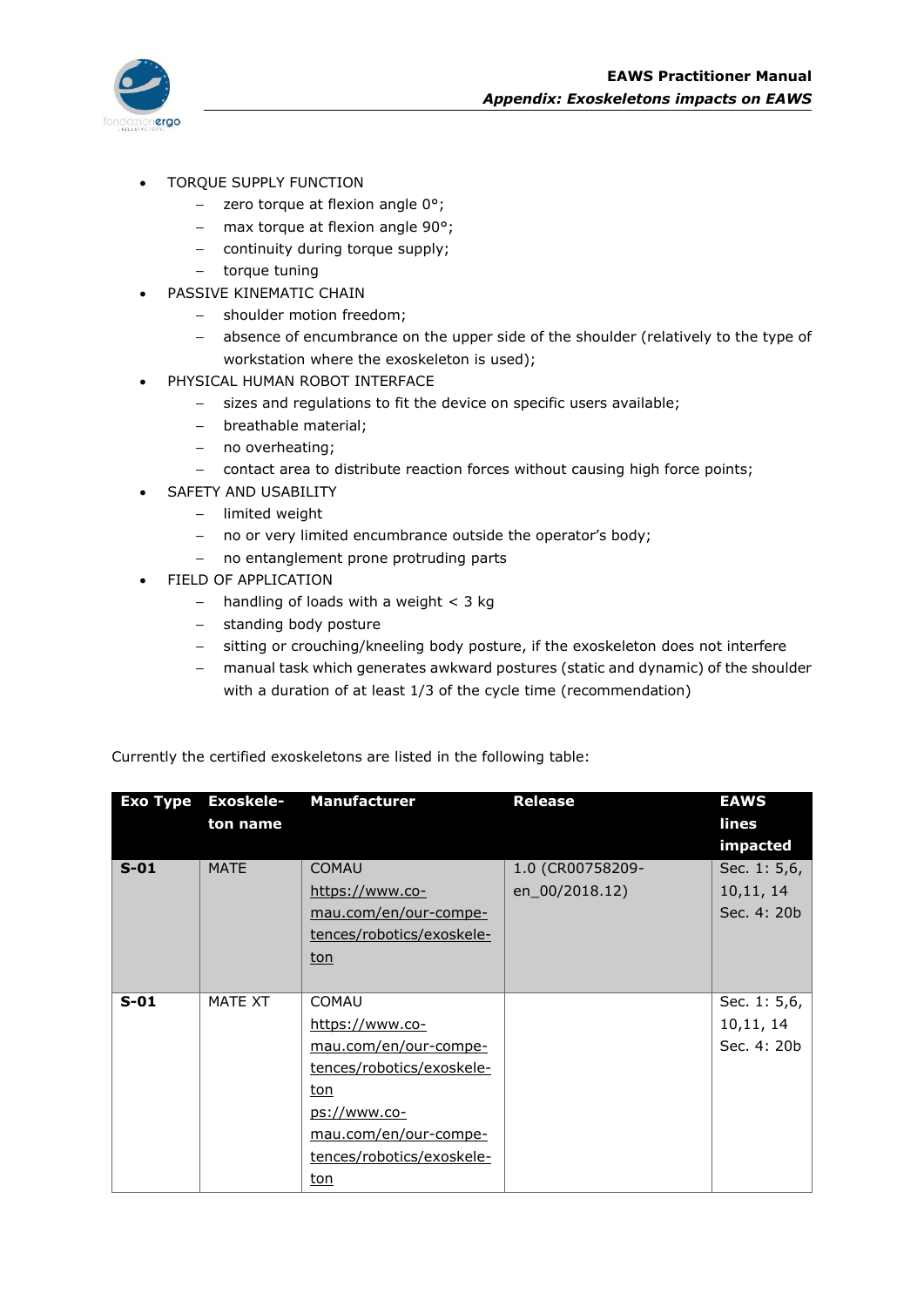

| $S-01$ | <b>PAEXO</b>    | <b>OTTOBOCK</b>          | 1.0 (911927A-01-EN-01- | Sec. 1: 5,6, |
|--------|-----------------|--------------------------|------------------------|--------------|
|        | <b>SHOULDER</b> | https://paexo.com/paexo- | 1909)                  | 10,11, 14    |
|        |                 | shoulder/?lang=it        |                        | Sec. 4: 20b  |
|        |                 |                          |                        |              |

## **1.2 ESO-EAWS form and calculation: MATE – MATE XT certification**

The name of the EAWS release considering the exoskeleton impact is "Eso-EAWS form 1.3.6"

#### **1.2.1 Perimeter of application**

#### **Whole Body**

- Section 1 Body Postures
- Section 0 Extra Points

|                |                               |                                                                                                                |  |                                                        |                         | <b>Ergonomic Assessment Worksheet v1.3.6</b>                           |            |                      |            |        |              |                   |                                     |            |                  |            |              |                                                  |                      |                      |
|----------------|-------------------------------|----------------------------------------------------------------------------------------------------------------|--|--------------------------------------------------------|-------------------------|------------------------------------------------------------------------|------------|----------------------|------------|--------|--------------|-------------------|-------------------------------------|------------|------------------|------------|--------------|--------------------------------------------------|----------------------|----------------------|
|                |                               |                                                                                                                |  |                                                        |                         | Basic Positions / Postures and movements of trunk and arms (per shift) |            |                      |            |        |              |                   |                                     |            |                  |            |              |                                                  |                      | <b>Postures</b>      |
|                | (incl. loads of $<$ 3 kg,     |                                                                                                                |  |                                                        |                         |                                                                        |            |                      |            |        |              | Symmetric         |                                     |            |                  |            |              |                                                  | Asymmetric           |                      |
|                |                               |                                                                                                                |  | forces onto fingers of <30 N                           |                         |                                                                        |            |                      |            |        |              |                   | Evaluation of static postures       |            |                  |            |              | Trunk<br>Rotation                                | Lateral              | Far<br>Reach 2)      |
|                |                               |                                                                                                                |  | and w hole body forces of <40 N)                       |                         |                                                                        |            |                      |            |        |              |                   | and/or high frequency movements of  |            |                  |            |              |                                                  | Bending 1)           |                      |
|                | Static postures: ≥ 4 s        |                                                                                                                |  |                                                        |                         |                                                                        |            |                      |            |        |              | trunk/arms/legs   |                                     |            |                  |            |              |                                                  |                      |                      |
|                |                               |                                                                                                                |  |                                                        |                         |                                                                        |            |                      |            |        |              |                   | duration of posture [s] $\times 60$ |            |                  |            | Sum of lines |                                                  |                      |                      |
|                |                               |                                                                                                                |  | High frequency movements:                              |                         |                                                                        |            | Duration $[s/min] =$ |            |        |              | Task duration [s] |                                     |            |                  |            |              | dur<br>int                                       | int<br>dur           | dur<br>int           |
|                | Kneeling/crouching ≥ 2/min    |                                                                                                                |  | Trunk bendings ( $> 60^\circ$ ) $\geq 2$ /min          |                         | [%]                                                                    | 5          | 7.5                  | 10         | 15     | 20           | 27                | 33                                  | 50         | 67               | 83         |              | $0 - 3$<br>$0 - 5$                               | $0 - 5$ [<br>$0 - 3$ | $: 0 - 2$<br>$0 - 5$ |
|                |                               |                                                                                                                |  | Arm liftings ( $> 60^\circ$ ) $\geq 10$ /min           |                         | [s/min]                                                                | 3          | 4.5                  | 6          | 9      | 12           | 16                | 20                                  | 30         | 40               | 50         |              | Intensity $\times$                               | Intensity x          | Intensity $\times$   |
|                |                               |                                                                                                                |  |                                                        |                         | [min/8h]                                                               | 24         | 36                   | 48         | 72     | 96           | 130 160           |                                     |            | 240 320          | 400        |              | Duration                                         | Duration             | Duration             |
|                | <b>Standing (and walking)</b> |                                                                                                                |  |                                                        |                         |                                                                        |            |                      |            | 12     |              |                   | 30                                  |            | 51               |            |              |                                                  |                      |                      |
| 5              | S                             | a<br>b                                                                                                         |  | Elbow at/above shoulder level                          |                         |                                                                        | 3,3<br>2,5 | 5<br>3.8             | 8,5<br>6.4 | 9.0    | 17<br>13,1   | 21<br>16.2        | 23,1                                | 38<br>29,0 | 39,0             | 63<br>48.0 |              |                                                  |                      |                      |
|                | \€                            |                                                                                                                |  | With certif. exoskeleton<br>a l'Hands above head level |                         |                                                                        | 5,3        | 8                    | 14         | 19     | 26           | 33                | 47                                  | 60         | 80               | 100        |              |                                                  |                      |                      |
| 6              |                               |                                                                                                                |  | <b>b</b> With certif. exoskeleton                      |                         |                                                                        | 4,1        | 6.2                  | 11,0       | 14.8   | 20.0         | 25,5              | 36,5                                | 46,5       | 62.0             | 77.5       |              |                                                  |                      |                      |
| <b>Sitting</b> |                               |                                                                                                                |  |                                                        |                         |                                                                        |            |                      |            |        |              |                   |                                     |            |                  |            |              |                                                  |                      |                      |
|                | C                             | a                                                                                                              |  | Elbow at / above shoulder level                        |                         |                                                                        | 2,7        | 4                    | 7          | 10     | 13           | 16                | 23                                  | 30         | 40               | 50         |              |                                                  |                      |                      |
| 10             |                               |                                                                                                                |  | b With certif. exoskeleton                             |                         |                                                                        | 1,9        | 2.8                  | 4.9        | 7.0    | 9.1          | 11.2              | 16.1                                | 21.0       | 28.0             | 35.0       |              |                                                  |                      |                      |
|                | ι٥                            |                                                                                                                |  | a l'Hands above head level                             |                         |                                                                        | 4          | 6                    | 10         | 14     | 20           | 25                | 35                                  | 45         | 60               | 75         |              |                                                  |                      |                      |
| 11             |                               |                                                                                                                |  | <b>b</b> With certif. exoskeleton                      |                         |                                                                        | 2,8        | 4.2                  | 7.0        | 9,8    | 14,0         | 17,5              | 24.5                                | 31,5       | 42.0             | 52.5       |              |                                                  |                      |                      |
|                | Kneeling or crouching         |                                                                                                                |  |                                                        |                         |                                                                        |            |                      |            |        |              |                   |                                     |            |                  |            |              |                                                  |                      |                      |
| 14             | Q<br>$\mathcal{Q}$            |                                                                                                                |  | a Elbow at / above shoulder level                      |                         |                                                                        | 6          | 9                    | 16         | 23     | 33           | 43                | 62                                  | 80<br>Î,   |                  | 108 135    |              |                                                  |                      |                      |
|                |                               | b                                                                                                              |  | With certif. exoskeleton                               | $\overline{\mathbf{3}}$ |                                                                        | 5,2        | 7.8                  | 13,9       | 20,0   | 29,1         | 38.2              | 55,1                                | 71.0       | 96,0             | 120        |              |                                                  |                      |                      |
|                | $\mathbf{D}$                  | $\bf{0}$                                                                                                       |  | $\mathbf{1}$                                           | 5                       | $\overline{2}$                                                         |            | $\mathbf{0}$         |            | 1(0,8) |              | 3(2,3)            |                                     | 5(3,8)     |                  | ⋝          |              |                                                  |                      |                      |
|                |                               | t<br>slightly<br>medium<br>strongly<br>extreme<br>Trunk<br>≤10°<br>$15^\circ$<br>$25^\circ$<br>$\geq 30^\circ$ |  |                                                        |                         |                                                                        |            | 三<br>each            | close      |        | 60%          |                   | 80%                                 |            | arm<br>stretched |            |              | Σ<br>$(max = 15)$                                | Σ<br>$(max=15)$      | Σ<br>$(max=10)$      |
|                |                               | $\mathbf{0}$                                                                                                   |  | 1.5                                                    | 2,5                     | 3                                                                      |            | $\alpha$<br>ಹ        | $\bf{0}$   |        | $\mathbf{1}$ |                   | 1.5                                 |            | $\overline{2}$   |            |              | $\sqrt{$ (max. = 40)                             |                      |                      |
|                |                               | dur<br>never                                                                                                   |  | 4s                                                     | 10 <sub>s</sub>         | $\geq$ 13 s                                                            |            | jur<br>뜨             | never      |        | 4 s          |                   | 10 <sub>s</sub>                     |            | $\geq$ 13 s      |            |              |                                                  |                      |                      |
|                |                               | 0%                                                                                                             |  | 6%                                                     | 15%                     | $\geq 20\%$                                                            |            |                      | 0%         |        | 6%           |                   | 15%                                 |            | $\geq 20\%$      |            | (a)          |                                                  |                      | (b)                  |
|                |                               |                                                                                                                |  |                                                        |                         | note: M ax, duration of evaluation = duration of task or 100%!         |            |                      |            |        |              |                   |                                     |            |                  |            |              | note: correct evaluation, if task duration ≠60 s |                      |                      |
|                |                               |                                                                                                                |  | Postures = $\overline{ }$ lines 1 - 16                 |                         |                                                                        |            |                      |            | (a)    | +            |                   |                                     |            | (b)              | =          |              |                                                  |                      |                      |
|                |                               |                                                                                                                |  |                                                        |                         |                                                                        |            |                      |            |        |              |                   |                                     |            |                  |            |              |                                                  |                      |                      |

Figure 1 - ESO-EAWS Section 1, impacted lines

EAWS application rules do not change.

If MATE exoskeleton is worn, then use values reported in lines 5b, 6b, 10b,11b, 14b if shoulder posture respectively is analyzed with line 5, 6, 10, 11 or 14.

Lines 5, 6, 10, 11 or 14 become lines 5a, 6a, 10a, 11a and 14a.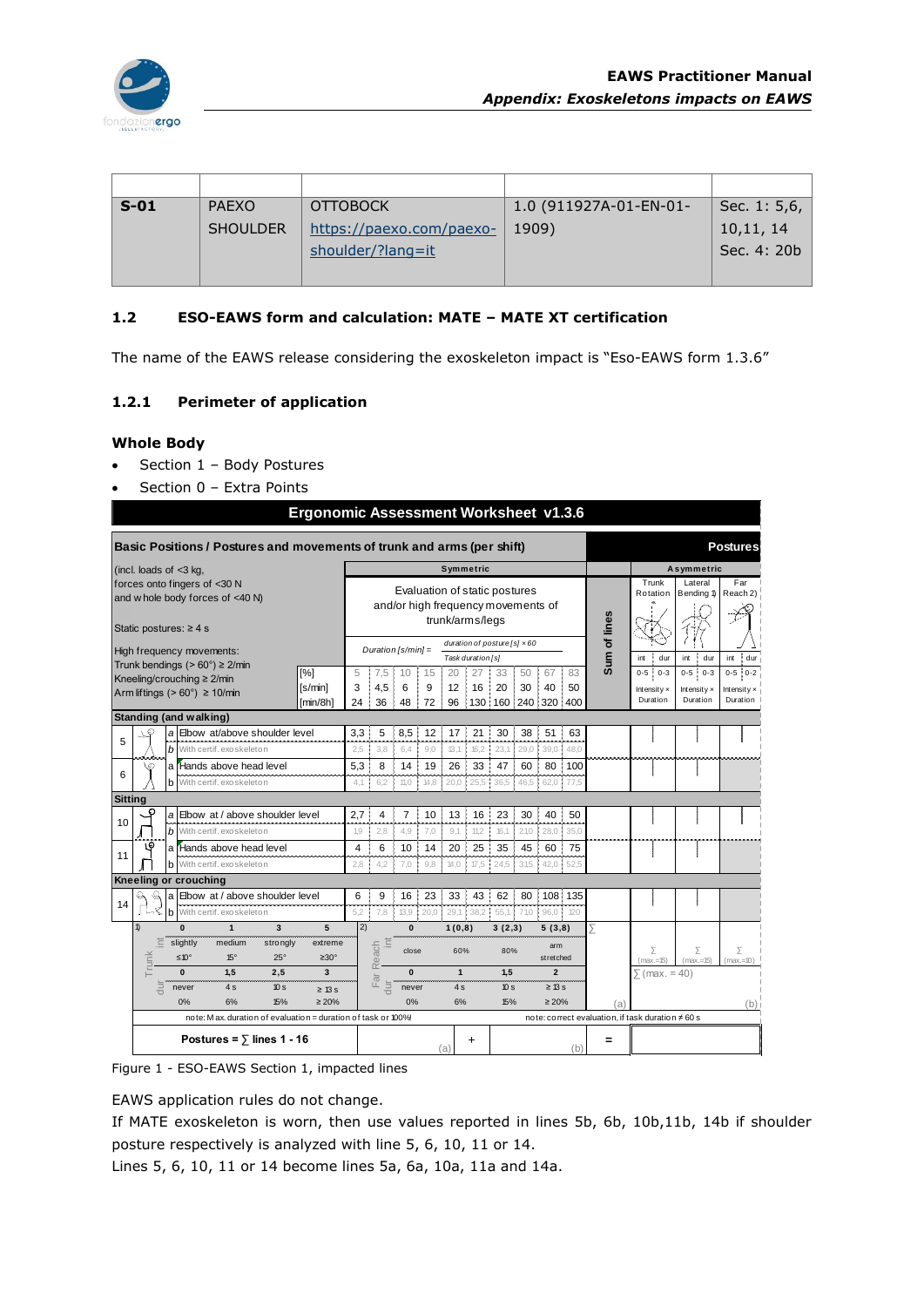

# **Section 1 – Line 5 and Line 6**

Added lines 5b and 6b. EAWS lines 5 and 6 (without exoskeleton) are renamed line 5a and 6a.

|     |  | <u>la IElbow at/above shoulder level</u> |  | $3.3$ 5 8.5 12 17 21 30 38 51 63 |  |  |  |                                                 |
|-----|--|------------------------------------------|--|----------------------------------|--|--|--|-------------------------------------------------|
|     |  | $\vert b \vert$ With certif, exoskeleton |  |                                  |  |  |  | $2,5$ 3,8 6,4 9,0 13,1 16,2 23,1 29,0 39,0 48,0 |
| - 6 |  | a Hands above head level                 |  | $5,3$ 8 14 19 26 33 47 60 80 100 |  |  |  |                                                 |
|     |  | <b>b</b> With certif, exoskeleton        |  |                                  |  |  |  | 4.1 6.2 11.0 14.8 20.0 25.5 36.5 46.5 62.0 77.5 |

## **Section 1 – Line 10 and Line 11**

Added lines 10b and 11b. EAWS lines 10 and 11 (without exoskeleton) are renamed line 10a and 11a.

| 10 |  | $ a $ Elbow at / above shoulder level    |  | $2.7$ 4 7 10 13 16 23 30 40 50 |  |  |  |                                                                   |
|----|--|------------------------------------------|--|--------------------------------|--|--|--|-------------------------------------------------------------------|
|    |  | $\vert b \vert$ With certif, exoskeleton |  |                                |  |  |  | 1.9 2.8 4.9 7.0 9.1 11.2 16.1 21.0 28.0 35.0                      |
|    |  | a Hands above head level                 |  | 4 6 10 14 20 25 35 45 60 75    |  |  |  |                                                                   |
| 11 |  | <b>b</b> With certif, exoskeleton        |  |                                |  |  |  | $2.8$   4.2   7.0   9.8   14.0   17.5   24.5   31.5   42.0   52.5 |

## **Section 1 – Line 14**

Added line 14b. EAWS line 14 (without exoskeleton) is renamed line 14a.

| 14 | $\mathbb{Q} \otimes \mathbb{Q}$ a Elbow at / above shoulder level |  |  |  |  | $6$   9   16   23   33   43   62   80   108   135 |  |
|----|-------------------------------------------------------------------|--|--|--|--|---------------------------------------------------|--|
|    | b With certif. exoskeleton                                        |  |  |  |  | $5,2$ 7,8 13,9 20,0 29,1 38,2 55,1 71,0 96,0 120  |  |

## **Section 1 – Far Reach intensity score**

With reference to [Table 1](#page-4-0) here below, in Section 1, the Far Reach intensity scale shows the original values (without exoskeleton) and, in brackets, the intensity values if using MATE exoskeleton

<span id="page-4-0"></span>Table 1 Far reach, Table 2 in EAWS Section 1

| 2) |      | 0     | 1(0,8) | 3(2,3)          | 5(3,8)           |
|----|------|-------|--------|-----------------|------------------|
|    | each | close | 60%    | 80%             | arm<br>stretched |
|    | ī6 − | 0     |        | 1,5             | 2                |
|    | 킁    | never | 4s     | 10 <sub>s</sub> | $\geq 13$ s      |
|    |      | 0%    | 6%     | 15%             | $\geq 20\%$      |

# **1.2.2 Extra points "Whole body"**

The use of an exoskeleton generates a tradeoff, where the positive effect of reducing the biomechanical load is mitigated by an increase of load or discomfort due to a reduced capacity of movement and an increased weight to support.

To consider the negative effect of wearing MATE exoskeleton, the following criteria have been adopted to provide a standard value of extra points (use line 0e) to be considered in the Whole Body index calculation.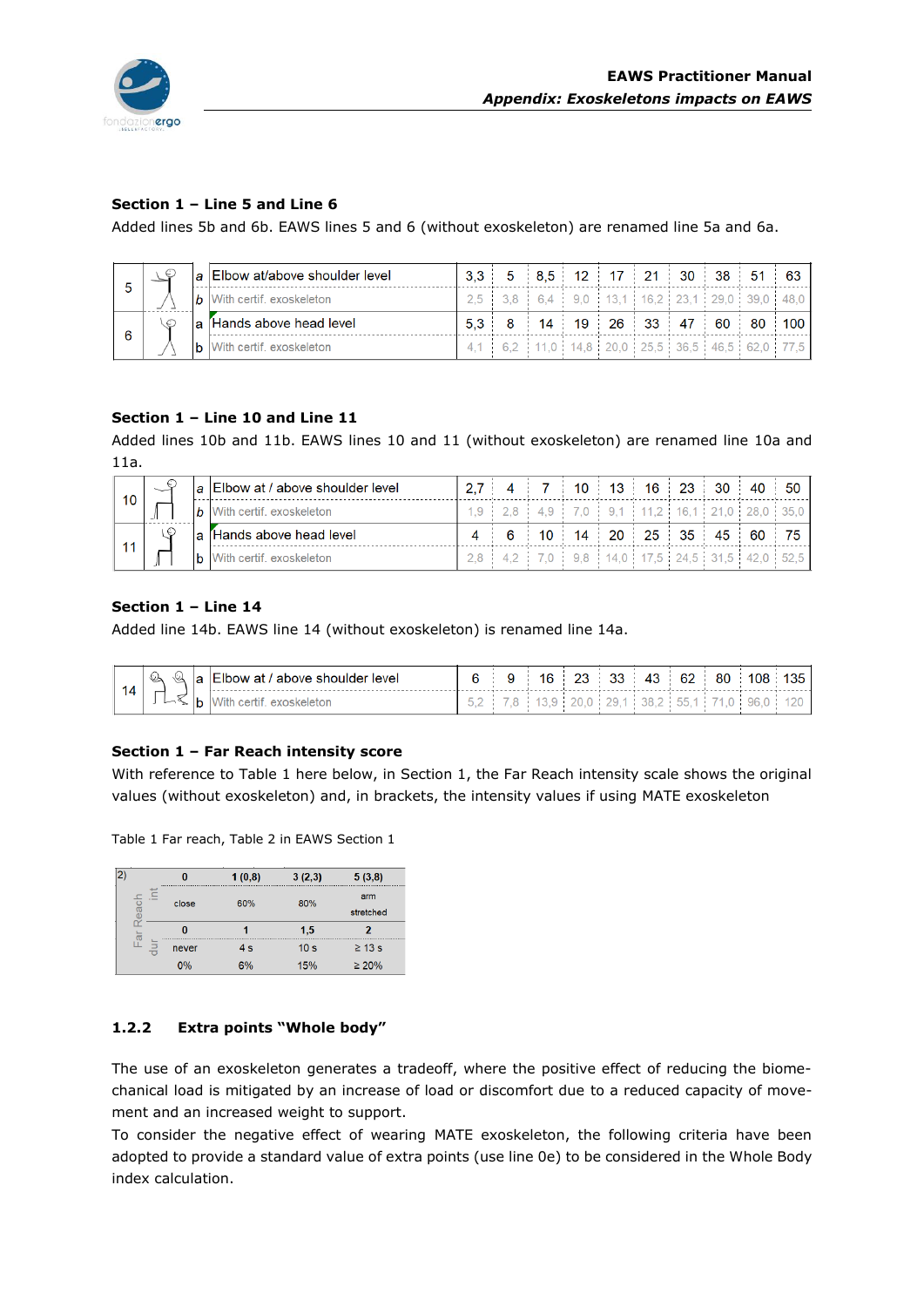

Line  $0e = +1$  point to score the discomfort of wearing the exoskeleton – Base Value Line  $0e = + 1$  point<sup>1</sup> for each further requirement not met

## **Requirements**

- TORQUE SUPPLY FUNCTION
	- $-$  zero torque at flexion angle  $0^{\circ}$ ;
	- max torque at flexion angle 90°;
	- continuity during torque supply;
	- torque tuning
	- amount of biomechanical load reduction
- PASSIVE KINEMATIC CHAIN
	- shoulder motion freedom;
	- absence of encumbrance on the upper side of the shoulder (relatively to the type of workstation where the exoskeleton is used);
- PHYSICAL HUMAN ROBOT INTERFACE
	- sizes and regulations to fit the device on specific users available;
	- breathable material;
	- no overheating;
	- contact area to distribute reaction forces without causing high force points;
- SAFETY AND USABILITY
	- Weight < 3kg = 0 points | Weight < 4,5 kg = 1 point | Weight < 6 kg = 2 points | Weight  $>= 6$  kg = 5 point
	- no or very limited encumbrance outside the operator's body;
	- no entanglement prone protruding parts

*Note about "weight": The weight is the only requirement assessed on different degrees of intensity. All other requirements follow a Yes/NO criteria.*

## **1.2.3 S-01 type exoskeleton scoring**

The Extra points for wearing MATE exoskeleton in Section 0 is assessed as follows

- TORQUE SUPPLY FUNCTION
	- $-$  zero torque at flexion angle  $0^{\circ}$ ;
	- max torque at flexion angle  $90^\circ$ ;
	- continuity during torque supply;
	- torque tuning
- PASSIVE KINEMATIC CHAIN
	- shoulder motion freedom;
	- absence of encumbrance on the upper side of the shoulder (relatively to the type of workstation where the exoskeleton is used);
- PHYSICAL HUMAN ROBOT INTERFACE

 $<sup>1</sup>$  Other score can apply in special conditions. See next paragraph for further details.</sup>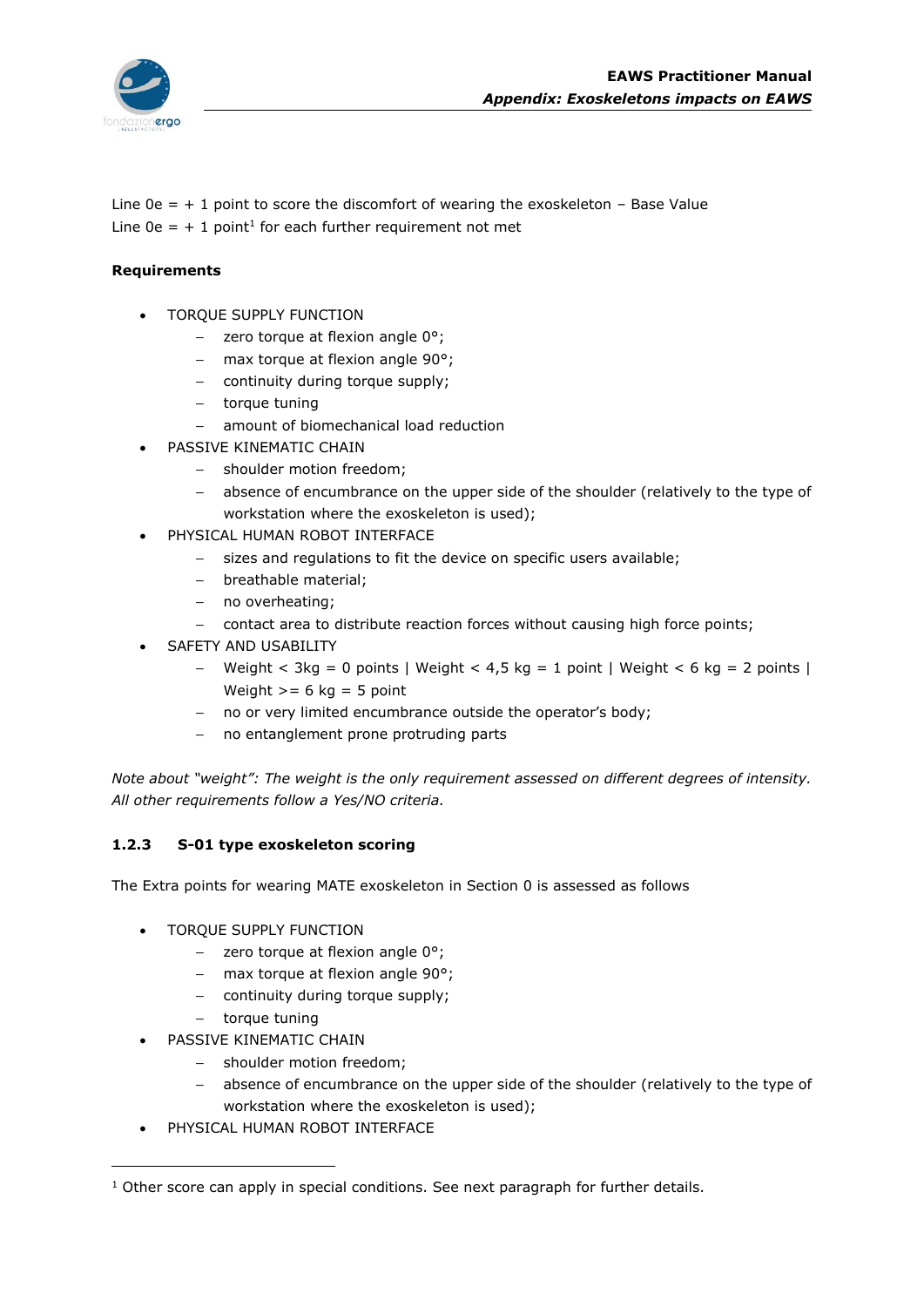

- sizes and regulations to fit the device on specific users available;
- breathable material;
- no overheating;
- contact area to distribute reaction forces without causing high force points;
- SAFETY AND USABILITY
	- Weight < 4,5 kg = **1 point**
	- no or very limited encumbrance outside the operator's body;
	- no entanglement prone protruding parts

## **Total extra points for MATE exoskeleton = 2 points (1 Base Value + 1 point)**

#### **1.2.4 Application rules in Section 4**

#### **Upper limbs**

|                 | Added shoulder posture points with exoskeleton (line 20b).                               |                      |                                  |     |     |                                                                                                                                              |     |  |
|-----------------|------------------------------------------------------------------------------------------|----------------------|----------------------------------|-----|-----|----------------------------------------------------------------------------------------------------------------------------------------------|-----|--|
|                 | Hand / arm / shoulder postures (use duration for worst case of wrist / elbow / shoulder) |                      |                                  |     |     |                                                                                                                                              |     |  |
|                 | Wrist (deviaton, flex./extens.)                                                          |                      | Elbow (pron, sup, flex./extens.) |     |     | Shoulder (flexion, extension, abduction)                                                                                                     |     |  |
| 20 <sub>b</sub> | $>45^\circ$<br>$>15^\circ$<br>$>45^\circ$                                                | $\approx 60^{\circ}$ |                                  | >60 |     | If shoulders are involved<br>close to or above<br>shoulder height without<br>support or in awkward<br>postures, multiply score<br>$\times$ 3 |     |  |
|                 | <b>Posture points</b>                                                                    | 10%                  | 25%                              | 33% | 50% | 65%                                                                                                                                          | 85% |  |
|                 | Wrist/Elbow                                                                              |                      | 0,5                              |     |     |                                                                                                                                              |     |  |
|                 | Shoulder                                                                                 |                      | 1,5                              |     | 6   | 9                                                                                                                                            | 12  |  |
|                 | Shoulder w/exosk                                                                         |                      |                                  | 2,3 | 4,5 | 6,8                                                                                                                                          | 9   |  |

Figure 2 - ESO/-EAWS Section 4, impacted line

# **1.3 ESO-EAWS form and calculation: PAEXO Shoulder certification**

The name of the EAWS release considering the exoskeleton impact is "Eso-EAWS form 1.3.6"

# **1.3.1 Perimeter of application**

## **Whole Body**

- Section 1 Body Postures
- Section 0 Extra Points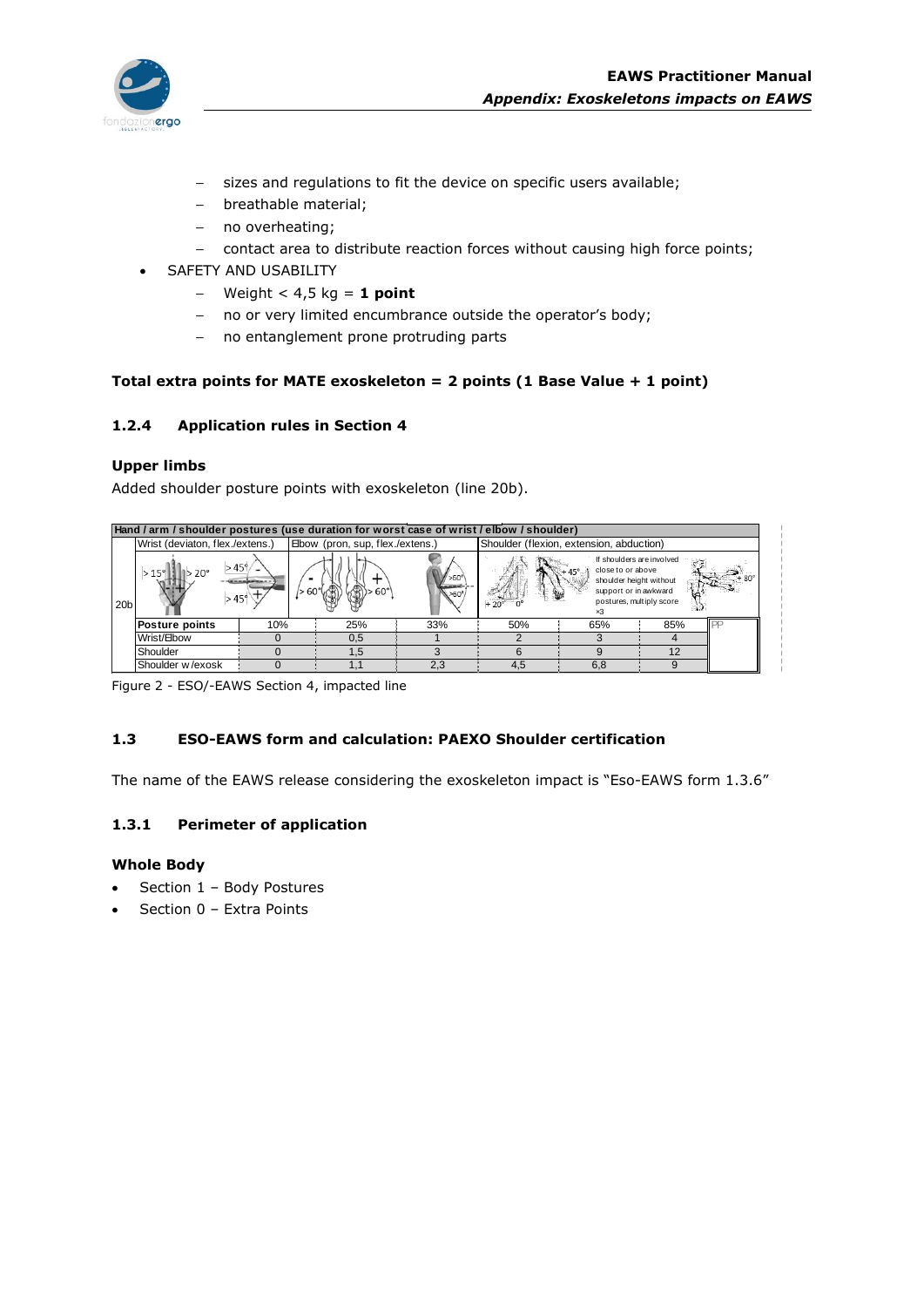

|    |                                                                                                                                                                                                                                                                                                                                                                                                                                                                                                                                                                                                                                                                                                                                                                                                                                                                                                                                                                                                                                                                                                                                                                                                                                                                                                                                                                                                                                                                                                                                                                                                                                                                                                                                                                                                                                                                                                                                                                                                                                                                                                                                                                                                                                                                                                                                                                                                                                                                                                                                                                                                                                                                                                                                                                                                                                                                                                                                                                                                                                                                                                                                                                                                    |  |  |         |  |  |                         |  |  |  |  | Trunk | Lateral | Far        |
|----|----------------------------------------------------------------------------------------------------------------------------------------------------------------------------------------------------------------------------------------------------------------------------------------------------------------------------------------------------------------------------------------------------------------------------------------------------------------------------------------------------------------------------------------------------------------------------------------------------------------------------------------------------------------------------------------------------------------------------------------------------------------------------------------------------------------------------------------------------------------------------------------------------------------------------------------------------------------------------------------------------------------------------------------------------------------------------------------------------------------------------------------------------------------------------------------------------------------------------------------------------------------------------------------------------------------------------------------------------------------------------------------------------------------------------------------------------------------------------------------------------------------------------------------------------------------------------------------------------------------------------------------------------------------------------------------------------------------------------------------------------------------------------------------------------------------------------------------------------------------------------------------------------------------------------------------------------------------------------------------------------------------------------------------------------------------------------------------------------------------------------------------------------------------------------------------------------------------------------------------------------------------------------------------------------------------------------------------------------------------------------------------------------------------------------------------------------------------------------------------------------------------------------------------------------------------------------------------------------------------------------------------------------------------------------------------------------------------------------------------------------------------------------------------------------------------------------------------------------------------------------------------------------------------------------------------------------------------------------------------------------------------------------------------------------------------------------------------------------------------------------------------------------------------------------------------------------|--|--|---------|--|--|-------------------------|--|--|--|--|-------|---------|------------|
|    |                                                                                                                                                                                                                                                                                                                                                                                                                                                                                                                                                                                                                                                                                                                                                                                                                                                                                                                                                                                                                                                                                                                                                                                                                                                                                                                                                                                                                                                                                                                                                                                                                                                                                                                                                                                                                                                                                                                                                                                                                                                                                                                                                                                                                                                                                                                                                                                                                                                                                                                                                                                                                                                                                                                                                                                                                                                                                                                                                                                                                                                                                                                                                                                                    |  |  |         |  |  |                         |  |  |  |  |       |         |            |
|    |                                                                                                                                                                                                                                                                                                                                                                                                                                                                                                                                                                                                                                                                                                                                                                                                                                                                                                                                                                                                                                                                                                                                                                                                                                                                                                                                                                                                                                                                                                                                                                                                                                                                                                                                                                                                                                                                                                                                                                                                                                                                                                                                                                                                                                                                                                                                                                                                                                                                                                                                                                                                                                                                                                                                                                                                                                                                                                                                                                                                                                                                                                                                                                                                    |  |  |         |  |  |                         |  |  |  |  |       |         |            |
|    |                                                                                                                                                                                                                                                                                                                                                                                                                                                                                                                                                                                                                                                                                                                                                                                                                                                                                                                                                                                                                                                                                                                                                                                                                                                                                                                                                                                                                                                                                                                                                                                                                                                                                                                                                                                                                                                                                                                                                                                                                                                                                                                                                                                                                                                                                                                                                                                                                                                                                                                                                                                                                                                                                                                                                                                                                                                                                                                                                                                                                                                                                                                                                                                                    |  |  |         |  |  |                         |  |  |  |  |       |         |            |
|    |                                                                                                                                                                                                                                                                                                                                                                                                                                                                                                                                                                                                                                                                                                                                                                                                                                                                                                                                                                                                                                                                                                                                                                                                                                                                                                                                                                                                                                                                                                                                                                                                                                                                                                                                                                                                                                                                                                                                                                                                                                                                                                                                                                                                                                                                                                                                                                                                                                                                                                                                                                                                                                                                                                                                                                                                                                                                                                                                                                                                                                                                                                                                                                                                    |  |  |         |  |  |                         |  |  |  |  |       |         |            |
|    |                                                                                                                                                                                                                                                                                                                                                                                                                                                                                                                                                                                                                                                                                                                                                                                                                                                                                                                                                                                                                                                                                                                                                                                                                                                                                                                                                                                                                                                                                                                                                                                                                                                                                                                                                                                                                                                                                                                                                                                                                                                                                                                                                                                                                                                                                                                                                                                                                                                                                                                                                                                                                                                                                                                                                                                                                                                                                                                                                                                                                                                                                                                                                                                                    |  |  |         |  |  |                         |  |  |  |  |       |         | dur        |
|    | Ergonomic Assessment Worksheet v1.3.6<br>Basic Positions / Postures and movements of trunk and arms (per shift)<br><b>Postures</b><br><b>Symmetric</b><br><b>Asymmetric</b><br>(incl. loads of $<$ 3 kg,<br>forces onto fingers of <30 N<br>Evaluation of static postures<br>Rotation 1)   Bending 1)<br>Readh 2)<br>and whole body forces of <40 N)<br>and/or high frequency movements of<br>Sum of lines<br>trunk/arms/legs<br>Static postures: $\geq 4$ s<br>duration of posture $[s] \times 60$<br>Duration $[s/min] =$<br>High frequency movements:<br>Task duration [s]<br>int<br>dur<br>int<br>dur<br>int<br>Trunk bendings ( $> 60^\circ$ ) $\geq$ 2/min<br>[%]<br>27<br>$0-5$<br>7,5<br>20<br>33<br>50<br>67<br>83<br>$0-5$<br>$0 - 3$<br>$0 - 3$<br>$0 - 5$<br>5<br>10<br>15<br>Kneeling/crouching ≥ 2/min<br>4.5<br>9<br>12<br>16<br>30<br>[s/min]<br>3<br>6<br>20<br>40<br>50<br>Arm liftings ( $> 60^\circ$ ) $\geq 10$ /min<br>Intensity x<br>Intensity x<br>Duration<br>Duration<br>[min/8h]<br>24<br>36<br>96 130<br>160 240<br>320 400<br>48<br>72<br>- 11<br><b>Standing (and walking)</b><br>ුට<br>Elbow at/above shoulder level<br>5<br>$17 - 21$<br>51<br>3.3<br>8.5 12<br>30<br>38<br>63<br>la<br>π.<br>÷,<br>$\mathbf b$<br>With certif, exoskeleton<br>3.4<br>$5.7 -$<br>$11,8$ 14,6<br>20,8:26,0<br>$35,0$ 43,0<br>2.2<br>8.0<br>8<br>5,3<br>$14 -$<br>19<br>26<br>33<br>47<br>60<br>80<br>Hands above head level<br>$\pm 100$<br>la<br>10,0 13,4 18,0 23,0 33,0 42,0 56,0 70,0<br>With certif. exoskeleton<br>$3,7$ :<br>5,6<br>b<br><b>Sitting</b><br>Elbow at / above shoulder level<br>2.7<br>13<br>23<br>30<br>40<br>50<br>$\overline{4}$<br>7 :<br>10<br>÷<br>16<br>a<br>$\mathbf b$<br>With certif, exoskeleton<br>2.4<br>4.2<br>6.0<br>7,8<br>9,6<br>13.8 18.0<br>24,0:<br>30.0<br>1,6<br>١Θ<br>$\overline{4}$<br>6<br>10 <sup>1</sup><br>20<br>25<br>35<br>a Hands above head level<br>14<br>45<br>60<br>75<br>11<br>With certif. exoskeleton<br>3,6<br>$6.0 \pm 8.4$<br>$12,0$ 15,0 21,0 27,0 36,0 45,0<br>lb<br>2.4<br><b>Kneeling or crouching</b><br>$\mathcal{Q}$<br>Elbow at / above shoulder level<br>6<br>9<br>16 : 23<br>33 43<br>62<br>80<br>108 135<br>la<br>÷<br>14<br>Г<br>₹<br>13,2 19,0 27,8 36,6 52,8 68,0 92,0 115<br>lb.<br>With certif. exoskeleton<br>4,9<br>7.4<br>1)<br> 2)<br>5<br>$\overline{3}$<br>Σ<br>$\bf{0}$<br>$\mathbf{1}$<br>$\bf{0}$<br>1(0,7)<br>3(2)<br>5(3,3)<br>Ë<br>slightly<br>三<br>medium<br>strongly<br>extreme<br>Reach<br>arm<br>Σ<br>Σ<br>60%<br>80%<br>close<br>≥ı<br>runk<br>$\geq 30^\circ$<br>$<10^{\circ}$<br>$15^{\circ}$<br>$25^\circ$<br>stretched<br>$(max=15)$<br>$(max=15)$<br>$\sum$ (max. = 40)<br>$\overline{\mathbf{3}}$<br>$\overline{2}$<br>$\bf{0}$<br>$\mathbf{0}$<br>$\mathbf{1}$<br>1,5<br>2.5<br>1,5<br>JE<br>킁<br>щ<br>킁<br>$\geq 13$ s<br>4s<br>10 <sub>s</sub><br>10 <sub>s</sub><br>never<br>never<br>4s<br>$\geq 13$ s<br>$\geq 20\%$<br>$\geq 20\%$<br>0%<br>6%<br>15%<br>0%<br>6%<br>15%<br>(a)<br>note: correct evaluation, if task duration ≠ 60 s<br>note: Max. duration of evaluation = duration of task or 100%!<br>Postures = $\overline{ }$ lines 1 - 16<br>٠<br>=<br>(a)<br>(b) |  |  | $0 - 2$ |  |  |                         |  |  |  |  |       |         |            |
|    |                                                                                                                                                                                                                                                                                                                                                                                                                                                                                                                                                                                                                                                                                                                                                                                                                                                                                                                                                                                                                                                                                                                                                                                                                                                                                                                                                                                                                                                                                                                                                                                                                                                                                                                                                                                                                                                                                                                                                                                                                                                                                                                                                                                                                                                                                                                                                                                                                                                                                                                                                                                                                                                                                                                                                                                                                                                                                                                                                                                                                                                                                                                                                                                                    |  |  |         |  |  | Intensity x<br>Duration |  |  |  |  |       |         |            |
|    |                                                                                                                                                                                                                                                                                                                                                                                                                                                                                                                                                                                                                                                                                                                                                                                                                                                                                                                                                                                                                                                                                                                                                                                                                                                                                                                                                                                                                                                                                                                                                                                                                                                                                                                                                                                                                                                                                                                                                                                                                                                                                                                                                                                                                                                                                                                                                                                                                                                                                                                                                                                                                                                                                                                                                                                                                                                                                                                                                                                                                                                                                                                                                                                                    |  |  |         |  |  |                         |  |  |  |  |       |         |            |
|    |                                                                                                                                                                                                                                                                                                                                                                                                                                                                                                                                                                                                                                                                                                                                                                                                                                                                                                                                                                                                                                                                                                                                                                                                                                                                                                                                                                                                                                                                                                                                                                                                                                                                                                                                                                                                                                                                                                                                                                                                                                                                                                                                                                                                                                                                                                                                                                                                                                                                                                                                                                                                                                                                                                                                                                                                                                                                                                                                                                                                                                                                                                                                                                                                    |  |  |         |  |  |                         |  |  |  |  |       |         |            |
| 5  |                                                                                                                                                                                                                                                                                                                                                                                                                                                                                                                                                                                                                                                                                                                                                                                                                                                                                                                                                                                                                                                                                                                                                                                                                                                                                                                                                                                                                                                                                                                                                                                                                                                                                                                                                                                                                                                                                                                                                                                                                                                                                                                                                                                                                                                                                                                                                                                                                                                                                                                                                                                                                                                                                                                                                                                                                                                                                                                                                                                                                                                                                                                                                                                                    |  |  |         |  |  |                         |  |  |  |  |       |         |            |
|    |                                                                                                                                                                                                                                                                                                                                                                                                                                                                                                                                                                                                                                                                                                                                                                                                                                                                                                                                                                                                                                                                                                                                                                                                                                                                                                                                                                                                                                                                                                                                                                                                                                                                                                                                                                                                                                                                                                                                                                                                                                                                                                                                                                                                                                                                                                                                                                                                                                                                                                                                                                                                                                                                                                                                                                                                                                                                                                                                                                                                                                                                                                                                                                                                    |  |  |         |  |  |                         |  |  |  |  |       |         |            |
| 6  |                                                                                                                                                                                                                                                                                                                                                                                                                                                                                                                                                                                                                                                                                                                                                                                                                                                                                                                                                                                                                                                                                                                                                                                                                                                                                                                                                                                                                                                                                                                                                                                                                                                                                                                                                                                                                                                                                                                                                                                                                                                                                                                                                                                                                                                                                                                                                                                                                                                                                                                                                                                                                                                                                                                                                                                                                                                                                                                                                                                                                                                                                                                                                                                                    |  |  |         |  |  |                         |  |  |  |  |       |         |            |
|    |                                                                                                                                                                                                                                                                                                                                                                                                                                                                                                                                                                                                                                                                                                                                                                                                                                                                                                                                                                                                                                                                                                                                                                                                                                                                                                                                                                                                                                                                                                                                                                                                                                                                                                                                                                                                                                                                                                                                                                                                                                                                                                                                                                                                                                                                                                                                                                                                                                                                                                                                                                                                                                                                                                                                                                                                                                                                                                                                                                                                                                                                                                                                                                                                    |  |  |         |  |  |                         |  |  |  |  |       |         |            |
|    |                                                                                                                                                                                                                                                                                                                                                                                                                                                                                                                                                                                                                                                                                                                                                                                                                                                                                                                                                                                                                                                                                                                                                                                                                                                                                                                                                                                                                                                                                                                                                                                                                                                                                                                                                                                                                                                                                                                                                                                                                                                                                                                                                                                                                                                                                                                                                                                                                                                                                                                                                                                                                                                                                                                                                                                                                                                                                                                                                                                                                                                                                                                                                                                                    |  |  |         |  |  |                         |  |  |  |  |       |         |            |
| 10 |                                                                                                                                                                                                                                                                                                                                                                                                                                                                                                                                                                                                                                                                                                                                                                                                                                                                                                                                                                                                                                                                                                                                                                                                                                                                                                                                                                                                                                                                                                                                                                                                                                                                                                                                                                                                                                                                                                                                                                                                                                                                                                                                                                                                                                                                                                                                                                                                                                                                                                                                                                                                                                                                                                                                                                                                                                                                                                                                                                                                                                                                                                                                                                                                    |  |  |         |  |  |                         |  |  |  |  |       |         |            |
|    |                                                                                                                                                                                                                                                                                                                                                                                                                                                                                                                                                                                                                                                                                                                                                                                                                                                                                                                                                                                                                                                                                                                                                                                                                                                                                                                                                                                                                                                                                                                                                                                                                                                                                                                                                                                                                                                                                                                                                                                                                                                                                                                                                                                                                                                                                                                                                                                                                                                                                                                                                                                                                                                                                                                                                                                                                                                                                                                                                                                                                                                                                                                                                                                                    |  |  |         |  |  |                         |  |  |  |  |       |         |            |
|    |                                                                                                                                                                                                                                                                                                                                                                                                                                                                                                                                                                                                                                                                                                                                                                                                                                                                                                                                                                                                                                                                                                                                                                                                                                                                                                                                                                                                                                                                                                                                                                                                                                                                                                                                                                                                                                                                                                                                                                                                                                                                                                                                                                                                                                                                                                                                                                                                                                                                                                                                                                                                                                                                                                                                                                                                                                                                                                                                                                                                                                                                                                                                                                                                    |  |  |         |  |  |                         |  |  |  |  |       |         |            |
|    |                                                                                                                                                                                                                                                                                                                                                                                                                                                                                                                                                                                                                                                                                                                                                                                                                                                                                                                                                                                                                                                                                                                                                                                                                                                                                                                                                                                                                                                                                                                                                                                                                                                                                                                                                                                                                                                                                                                                                                                                                                                                                                                                                                                                                                                                                                                                                                                                                                                                                                                                                                                                                                                                                                                                                                                                                                                                                                                                                                                                                                                                                                                                                                                                    |  |  |         |  |  |                         |  |  |  |  |       |         |            |
|    |                                                                                                                                                                                                                                                                                                                                                                                                                                                                                                                                                                                                                                                                                                                                                                                                                                                                                                                                                                                                                                                                                                                                                                                                                                                                                                                                                                                                                                                                                                                                                                                                                                                                                                                                                                                                                                                                                                                                                                                                                                                                                                                                                                                                                                                                                                                                                                                                                                                                                                                                                                                                                                                                                                                                                                                                                                                                                                                                                                                                                                                                                                                                                                                                    |  |  |         |  |  |                         |  |  |  |  |       |         |            |
|    |                                                                                                                                                                                                                                                                                                                                                                                                                                                                                                                                                                                                                                                                                                                                                                                                                                                                                                                                                                                                                                                                                                                                                                                                                                                                                                                                                                                                                                                                                                                                                                                                                                                                                                                                                                                                                                                                                                                                                                                                                                                                                                                                                                                                                                                                                                                                                                                                                                                                                                                                                                                                                                                                                                                                                                                                                                                                                                                                                                                                                                                                                                                                                                                                    |  |  |         |  |  |                         |  |  |  |  |       |         |            |
|    |                                                                                                                                                                                                                                                                                                                                                                                                                                                                                                                                                                                                                                                                                                                                                                                                                                                                                                                                                                                                                                                                                                                                                                                                                                                                                                                                                                                                                                                                                                                                                                                                                                                                                                                                                                                                                                                                                                                                                                                                                                                                                                                                                                                                                                                                                                                                                                                                                                                                                                                                                                                                                                                                                                                                                                                                                                                                                                                                                                                                                                                                                                                                                                                                    |  |  |         |  |  |                         |  |  |  |  |       |         |            |
|    |                                                                                                                                                                                                                                                                                                                                                                                                                                                                                                                                                                                                                                                                                                                                                                                                                                                                                                                                                                                                                                                                                                                                                                                                                                                                                                                                                                                                                                                                                                                                                                                                                                                                                                                                                                                                                                                                                                                                                                                                                                                                                                                                                                                                                                                                                                                                                                                                                                                                                                                                                                                                                                                                                                                                                                                                                                                                                                                                                                                                                                                                                                                                                                                                    |  |  |         |  |  |                         |  |  |  |  |       |         |            |
|    |                                                                                                                                                                                                                                                                                                                                                                                                                                                                                                                                                                                                                                                                                                                                                                                                                                                                                                                                                                                                                                                                                                                                                                                                                                                                                                                                                                                                                                                                                                                                                                                                                                                                                                                                                                                                                                                                                                                                                                                                                                                                                                                                                                                                                                                                                                                                                                                                                                                                                                                                                                                                                                                                                                                                                                                                                                                                                                                                                                                                                                                                                                                                                                                                    |  |  |         |  |  |                         |  |  |  |  |       |         | $(max+10)$ |
|    |                                                                                                                                                                                                                                                                                                                                                                                                                                                                                                                                                                                                                                                                                                                                                                                                                                                                                                                                                                                                                                                                                                                                                                                                                                                                                                                                                                                                                                                                                                                                                                                                                                                                                                                                                                                                                                                                                                                                                                                                                                                                                                                                                                                                                                                                                                                                                                                                                                                                                                                                                                                                                                                                                                                                                                                                                                                                                                                                                                                                                                                                                                                                                                                                    |  |  |         |  |  |                         |  |  |  |  |       |         |            |
|    |                                                                                                                                                                                                                                                                                                                                                                                                                                                                                                                                                                                                                                                                                                                                                                                                                                                                                                                                                                                                                                                                                                                                                                                                                                                                                                                                                                                                                                                                                                                                                                                                                                                                                                                                                                                                                                                                                                                                                                                                                                                                                                                                                                                                                                                                                                                                                                                                                                                                                                                                                                                                                                                                                                                                                                                                                                                                                                                                                                                                                                                                                                                                                                                                    |  |  |         |  |  |                         |  |  |  |  |       |         |            |
|    |                                                                                                                                                                                                                                                                                                                                                                                                                                                                                                                                                                                                                                                                                                                                                                                                                                                                                                                                                                                                                                                                                                                                                                                                                                                                                                                                                                                                                                                                                                                                                                                                                                                                                                                                                                                                                                                                                                                                                                                                                                                                                                                                                                                                                                                                                                                                                                                                                                                                                                                                                                                                                                                                                                                                                                                                                                                                                                                                                                                                                                                                                                                                                                                                    |  |  |         |  |  |                         |  |  |  |  |       |         | (b)        |
|    |                                                                                                                                                                                                                                                                                                                                                                                                                                                                                                                                                                                                                                                                                                                                                                                                                                                                                                                                                                                                                                                                                                                                                                                                                                                                                                                                                                                                                                                                                                                                                                                                                                                                                                                                                                                                                                                                                                                                                                                                                                                                                                                                                                                                                                                                                                                                                                                                                                                                                                                                                                                                                                                                                                                                                                                                                                                                                                                                                                                                                                                                                                                                                                                                    |  |  |         |  |  |                         |  |  |  |  |       |         |            |
|    |                                                                                                                                                                                                                                                                                                                                                                                                                                                                                                                                                                                                                                                                                                                                                                                                                                                                                                                                                                                                                                                                                                                                                                                                                                                                                                                                                                                                                                                                                                                                                                                                                                                                                                                                                                                                                                                                                                                                                                                                                                                                                                                                                                                                                                                                                                                                                                                                                                                                                                                                                                                                                                                                                                                                                                                                                                                                                                                                                                                                                                                                                                                                                                                                    |  |  |         |  |  |                         |  |  |  |  |       |         |            |
|    |                                                                                                                                                                                                                                                                                                                                                                                                                                                                                                                                                                                                                                                                                                                                                                                                                                                                                                                                                                                                                                                                                                                                                                                                                                                                                                                                                                                                                                                                                                                                                                                                                                                                                                                                                                                                                                                                                                                                                                                                                                                                                                                                                                                                                                                                                                                                                                                                                                                                                                                                                                                                                                                                                                                                                                                                                                                                                                                                                                                                                                                                                                                                                                                                    |  |  |         |  |  |                         |  |  |  |  |       |         |            |

Figure 3 - ESO-EAWS Section 1, impacted lines

EAWS application rules do not change.

If PAEXO Shoulder exoskeleton is worn, then use values reported in lines 5b, 6b, 10b,11b, 14b if shoulder posture respectively is analyzed with line 5, 6, 10, 11 or 14.

Lines 5, 6, 10, 11 or 14 become lines 5a, 6a, 10a, 11a and 14a.

## **Section 1 – Line 5 and Line 6**

Added lines 5b and 6b. EAWS lines 5 and 6 (without exoskeleton) are renamed line 5a and 6a.

|  |  | la Elbow at/above shoulder level  |  | 3,3 5 8,5 12 17 21 30 38 51 63                |  |  |  |  |
|--|--|-----------------------------------|--|-----------------------------------------------|--|--|--|--|
|  |  | <b>b</b> With certif, exoskeleton |  | 2.2 3.4 5.7 8.0 11.8 14.6 20.8 26.0 35.0 43.0 |  |  |  |  |
|  |  | a Hands above head level          |  | 5,3 8 14 19 26 33 47 60 80 100                |  |  |  |  |
|  |  | <b>b</b> With certif, exoskeleton |  | 3.7 5.6 10.0 13.4 18.0 23.0 33.0 42.0 56.0 7  |  |  |  |  |

## **Section 1 – Line 10 and Line 11**

Added lines 10b and 11b. EAWS lines 10 and 11 (without exoskeleton) are renamed line 10a and 11a.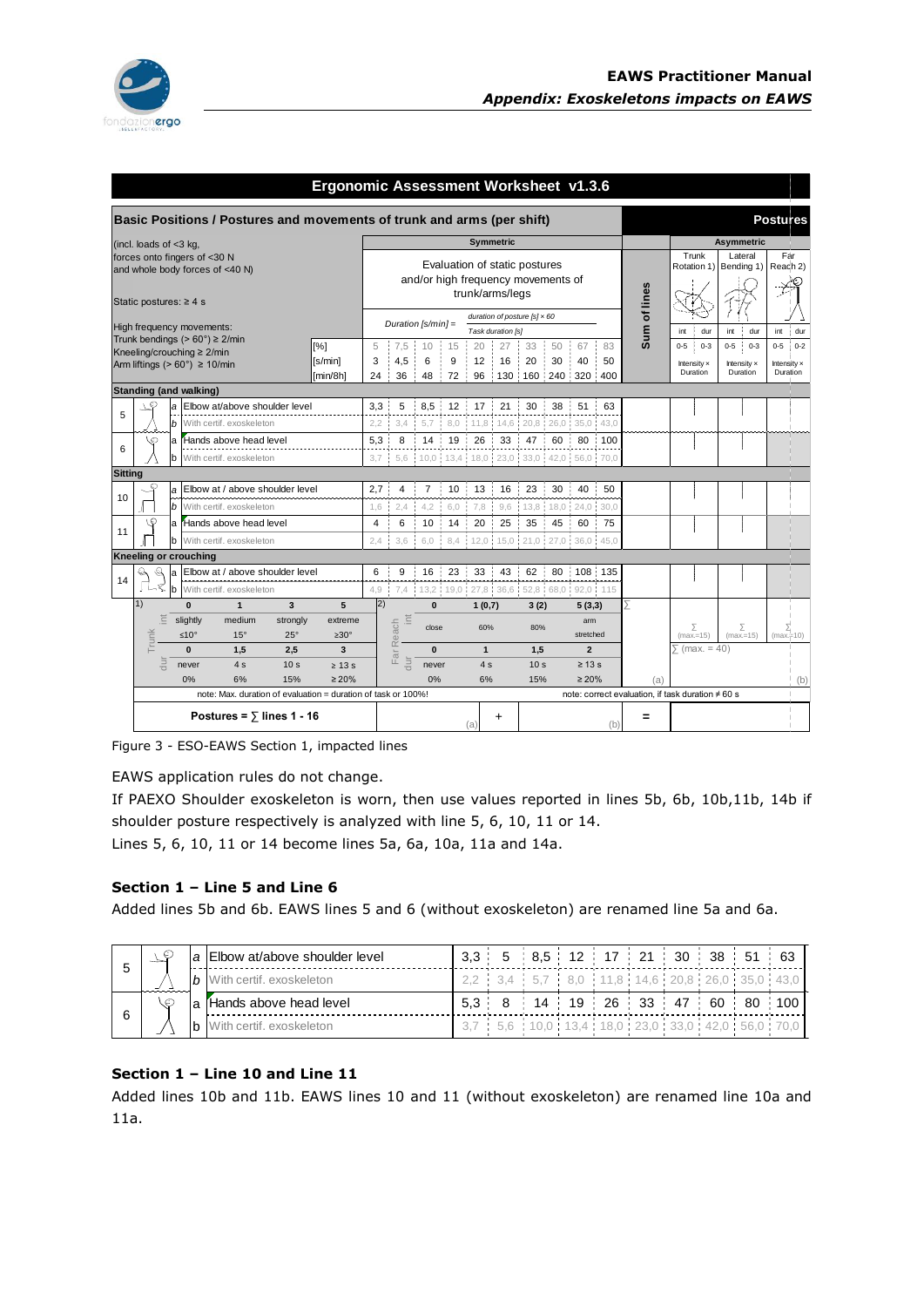

| 10 | $\sim$ | $\overline{a}$ | Elbow at / above shoulder level   | 27 |  | 4 7 10 13 16 23 30 40                    |  |  |  |
|----|--------|----------------|-----------------------------------|----|--|------------------------------------------|--|--|--|
|    |        |                | <b>b</b> With certif, exoskeleton |    |  | 1.6 2.4 4.2 6.0 7.8 9.6 13.8 18.0 24     |  |  |  |
|    |        |                | l'Hands above head level          |    |  | 4 6 10 14 20 25 35 45 60                 |  |  |  |
|    |        |                | With certif, exoskeleton          |    |  | 2.4 3.6 6.0 8.4 12.0 15.0 21.0 27.0 36.0 |  |  |  |

## **Section 1 – Line 14**

Added line 14b. EAWS line 14 (without exoskeleton) is renamed line 14a.

| ∾<br>v<br>ــ | ve.<br>______________________________ |     |        | w.     | ᠇ᡂ | c.<br>$\cdot$ | oι | $\sim$ $-$<br>້ |
|--------------|---------------------------------------|-----|--------|--------|----|---------------|----|-----------------|
| יי           |                                       | . . | $\sim$ | $\sim$ |    |               |    |                 |

## **Section 1 – Far Reach intensity score**

With reference to Table 2 here below, in Section 1, the Far Reach intensity scale shows the original values (without exoskeleton) and, in brackets, the intensity values if using a PAEXO Shoulder exoskeleton

Table 2 Far reach, Table 2 in EAWS Section 1

| 2 |  |       | 1(0,7) | 3(2)            | 5(3,3)      |  |
|---|--|-------|--------|-----------------|-------------|--|
|   |  | close | 60%    | 80%             | arm         |  |
|   |  |       |        |                 | stretched   |  |
|   |  |       |        |                 |             |  |
|   |  |       |        | 1,5             |             |  |
|   |  | never | 4 s    | 10 <sub>s</sub> | $\geq 13$ s |  |

# **1.3.2 Extra points "Whole body"**

The use of an exoskeleton generates a tradeoff, where the positive effect of reducing the biomechanical load is mitigated by an increase of load or discomfort due to a reduced capacity of movement and an increased weight to support.

To consider the negative effect of wearing PAEXO Shoulder exoskeleton, the following criteria have been adopted to provide a standard value of extra points (use line 0e) to be considered in the Whole Body index calculation.

Line  $0e = +1$  point to score the discomfort of wearing the exoskeleton – Base Value Line  $0e = + 1$  point<sup>2</sup> for each further requirement not met

## **Requirements**

- TORQUE SUPPLY FUNCTION
	- $-$  zero torque at flexion angle  $0^{\circ}$ ;
	- max torque at flexion angle  $90^\circ$ ;
	- continuity during torque supply;

<sup>&</sup>lt;sup>2</sup> Other score can apply in special conditions. See next paragraph for further details.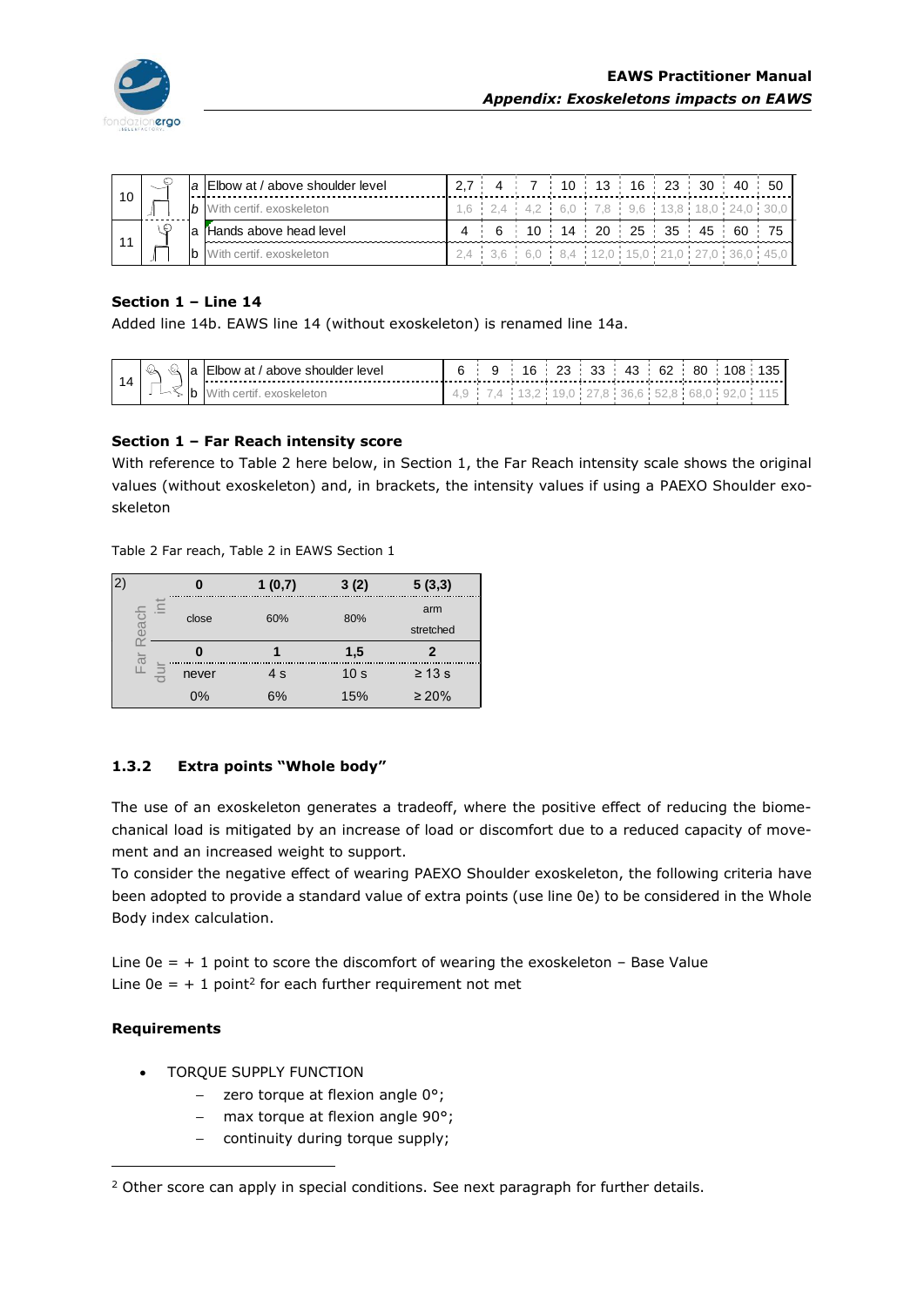

- torque tuning
- amount of biomechanical load reduction
- PASSIVE KINEMATIC CHAIN
	- shoulder motion freedom;
	- absence of encumbrance on the upper side of the shoulder (relatively to the type of workstation where the exoskeleton is used);
- PHYSICAL HUMAN ROBOT INTERFACE
	- sizes and regulations to fit the device on specific users available;
	- breathable material;
	- no overheating;
	- contact area to distribute reaction forces without causing high force points;
- SAFETY AND USABILITY
	- Weight < 3kg = 0 points | Weight < 4,5 kg = 1 point | Weight < 6 kg = 2 points | Weight  $>= 6$  kg = 5 point
	- no or very limited encumbrance outside the operator's body;
	- no entanglement prone protruding parts

*Note about "weight": The weight is the only requirement assessed on different degrees of intensity. All other requirements follow a Yes/NO criteria.*

## **1.3.3 S-01 type exoskeleton scoring**

The Extra points for wearing a S-01 type exoskeleton in Section 0 is assessed as follows

- TORQUE SUPPLY FUNCTION
	- $-$  zero torque at flexion angle  $0^{\circ}$ ;
	- max torque at flexion angle 90°;
	- continuity during torque supply;
	- torque tuning

Full support unfolds from 60 degree upwards.

- PASSIVE KINEMATIC CHAIN
	- shoulder motion freedom;
	- absence of encumbrance on the upper side of the shoulder (relatively to the type of workstation where the exoskeleton is used);
- PHYSICAL HUMAN ROBOT INTERFACE
	- sizes and regulations to fit the device on specific users available;
	- breathable material;
	- no overheating;
	- contact area to distribute reaction forces without causing high force points;
- SAFETY AND USABILITY
	- Weight < 3 kg = **0 points**
	- no or very limited encumbrance outside the operator's body;
	- no entanglement prone protruding parts

## **Total extra points for Paexo Shoulder exoskeleton = 1 point (Base Value)**